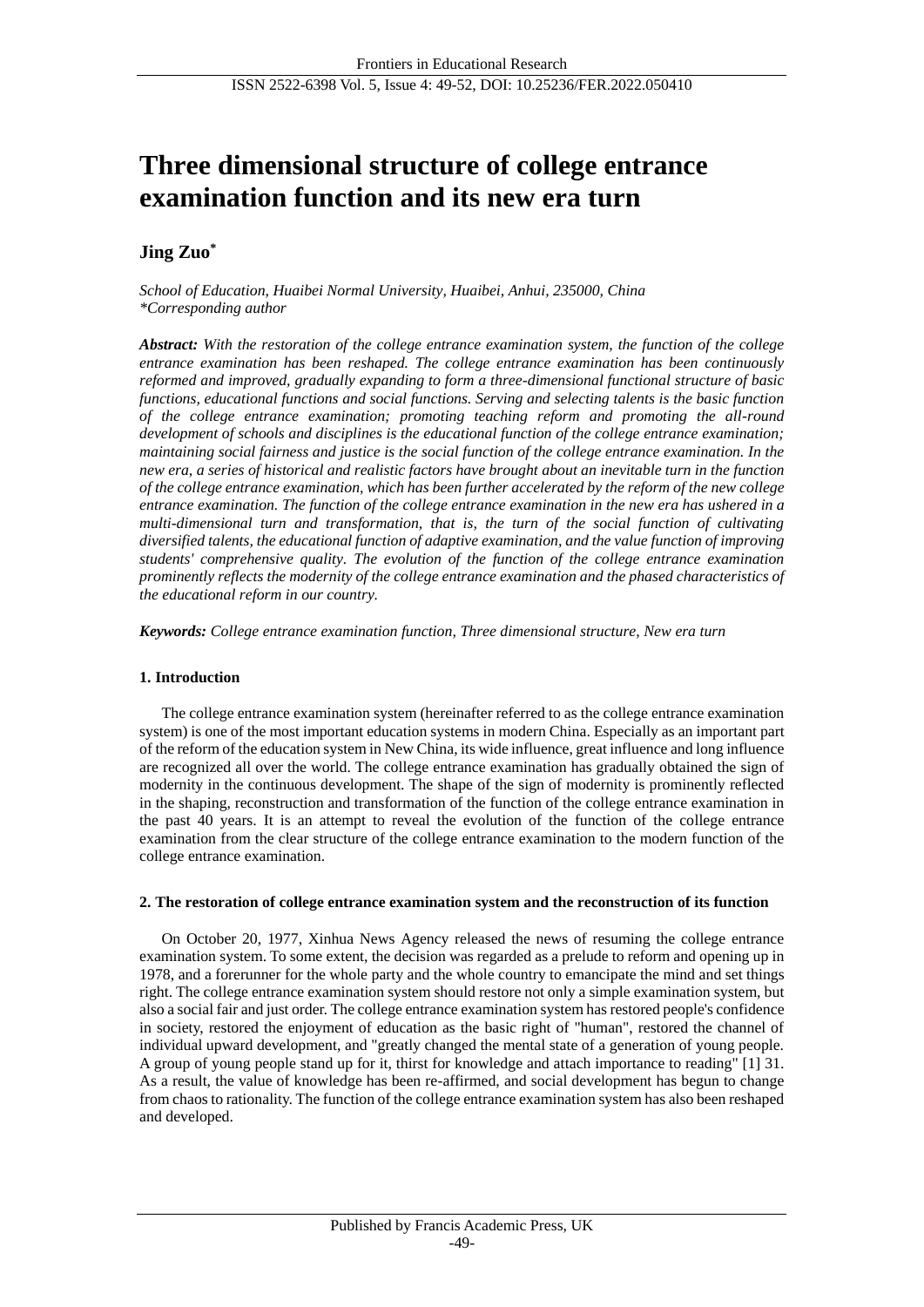## ISSN 2522-6398 Vol. 5, Issue 4: 49-52, DOI: 10.25236/FER.2022.050410

#### **3. Three dimensional structure and expansion of college entrance examination function**

After the restoration of the college entrance examination system, through continuous reform and improvement, it has gradually expanded and formed a three-dimensional functional structure of basic function, educational function and social function, and the function of the college entrance examination has been continuously highlighted and improved.

#### **(1) Service selection is the basic function of the college entrance examination**

As a selective examination, the college entrance examination can select qualified freshmen for different types of colleges and universities. Its selection quality directly affects the quality of higher education and even the quality of national innovative talent training, "which determines the effectiveness of talent training in Colleges and universities to a great extent" [2]. Service selection is not only the basic function and mission of the college entrance examination, but also the objective requirement of the college entrance examination. At present, China's high-quality higher education resources are scarce. As a relatively fair means of selection, the college entrance examination provides an important basis for different types of colleges and universities to scientifically select and screen suitable talents, reasonably allocate educational resources, and flexibly adjust the content and form of education, At the same time, it also plays a key guiding role in the candidates' personal choice of suitable development direction and major.

#### **(2) Promoting teaching reform and promoting the all-round development of schools and disciplines is the educational function of the college entrance examination**

The reform of college entrance examination has been pursuing the innovation of examination methods and the improvement of examination quality. The college entrance examination defines the examination requirements in four aspects of "basic, comprehensive, applied and innovative", and effectively promotes students to work towards the direction of future development. The college entrance examination system "is not only subject to the internal and external laws of school education, but also has a strong impact on the internal and external aspects of school education" [3]. The college entrance examination guides the overall development of school education and the overall improvement of disciplines through the examination system. By examining the level of students' flexible use of their knowledge to analyze and solve problems, the college entrance examination leads classroom teaching, focuses on cultivating students' key abilities in independent thinking, logical reasoning, cooperative innovation, language expression and information processing, and promotes teaching reform and innovation.

### **(3) Maintaining social fairness and justice is the social function of the college entrance examination**

The college entrance examination not only ensures the quality of national talent selection, but also maintains social fairness and justice. College entrance examination is not only an educational behavior, but also a social behavior. The fairness of college entrance examination "is not only the need to improve the college enrollment system itself, but also a great contribution to the construction of social equity system" [4], which is an important part of educational equity and social equity. As a form of talent selection, the most remarkable feature of the fairness of the college entrance examination is that it is oriented to all candidates, eliminates the interference of human factors such as family background, social class, economic conditions, social status and social relations, and ensures that all candidates have the equal right to participate in the examination and education. It is "an educational ecological balance composed of multiple educational value genes" [5]. The college entrance examination not only plays an educational function, but also plays a huge social function. It is an important means to maintain social fairness and justice, stabilize social order and adjust social structure. At the same time, the college entrance examination has promoted the vertical flow, horizontal flow and regional flow of society, played a role in fair regulation of social circulation channels, and profoundly affected China's social structure.

### **4. The turn and transformation of the function of college entrance examination in the new era**

### *4.1. The inevitability of the functional turn of college entrance examination in the new era*

Since the restoration of the college entrance examination system for 40 years, as an important institutional link in the development of modern education and an important means of talent selection, the college entrance examination system has indeed effectively guaranteed the development and utilization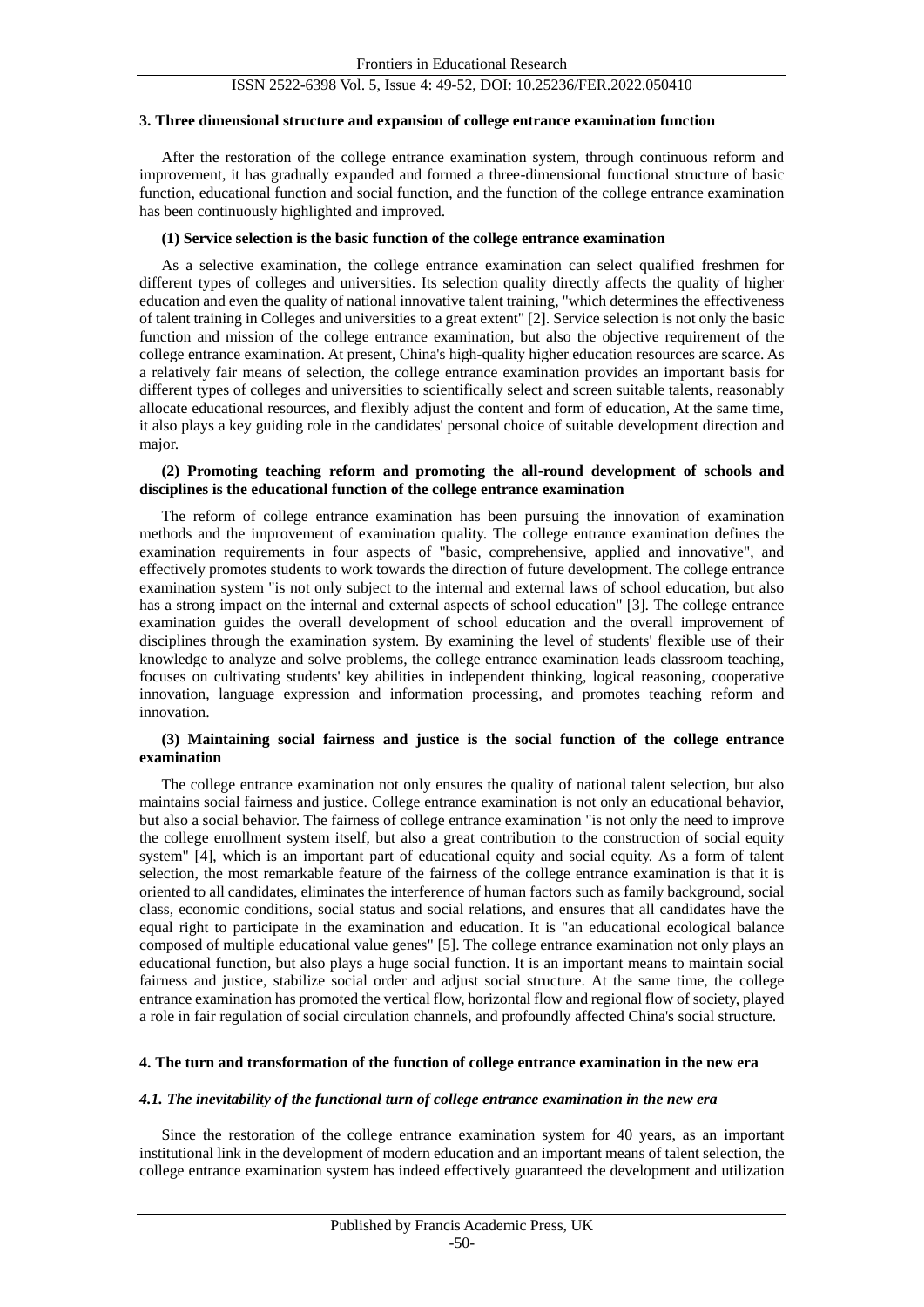# ISSN 2522-6398 Vol. 5, Issue 4: 49-52, DOI: 10.25236/FER.2022.050410

of social human resources. For all levels of society, it is also a generally accepted system. From the dual perspective of social development needs and beneficiary groups, the college entrance examination system "improves the welfare of some people without losing anyone's interests, so as to improve the income of the whole society" [6]. However, any system has its own development characteristics and limitations in a specific historical period. It needs to be improved continuously to meet the needs of new social development and individual development.

The high benefit and harmfulness of the college entrance examination leads to the one-sided pursuit of the enrollment rate by all schools, and many teachers and parents pay too much attention to the examination results, thus blindly requiring students to pursue high scores in the examination. These wrong ideas finally lead to adverse educational consequences such as heavy schoolwork burden and high learning pressure.

### *4.2. The reform of the new college entrance examination accelerates the transformation of the function of the college entrance examination in the new era*

On September 4, 2014, the State Council issued the implementation opinions of the State Council on deepening the reform of education enrollment system (hereinafter referred to as the "implementation opinions"), and China's college entrance examination reform has entered a new stage of comprehensive reform. The implementation opinions pointed out that the goal of the new college entrance examination reform is to "establish a modern education examination and enrollment system with Chinese characteristics, form an examination and enrollment mode of classified examination, comprehensive evaluation and multiple admission, improve the system and mechanism to promote fairness, scientific talent selection and strong supervision, and build a lifelong learning 'overpass' connecting and communicating all kinds of education at all levels and recognizing a variety of learning achievements" [7]. In China, the college entrance examination is not only a basic education system, but also an important way for ordinary people to change their destiny and an important part of maintaining social fairness and justice. The college entrance examination has always been highly concerned by the government, schools, families and society because of its high profit and harm.

### *4.3. The turn of the function of college entrance examination in the new era and its multi-dimensional deformation*

#### **(1) The social function turn of cultivating diversified talents**

At present, the demand for talents in society is multi-level and multi type. If the traditional single undergraduate education can not actively adapt to the social development and changes, it will inevitably lead to the structural unemployment of a large number of college graduates. Therefore, higher education needs to seek diversification in training objectives and specifications, teaching contents and methods, and the college entrance examination, as the starting point of higher education, should also help colleges and universities screen and cultivate suitable diversified talents in terms of student source control. The transformation of the function of the college entrance examination will also lead to a series of changes in the objectives and requirements, contents and methods of the college entrance examination, so as to "reverse the persistent disease of exam oriented education, promote the healthy growth of students, and provide hundreds of millions of students with diversified learning choices and growth paths" [8].

#### **(2) Turn to the educational function of adaptive examination**

From the perspective of students, when students "confine their ideals to books, confine their growth to examination scores, and delimit their personal development within the scope of disciplines" [9], they become examination machines. However, higher education in the new era has entered a wider popularization. In the face of more opportunities for colleges and universities to choose, high school students can weigh and choose suitable schools and majors from a long-term perspective according to their interests, hobbies and specialties. Therefore, the college entrance examination has changed from selective examination to adaptive examination, and its educational function has changed significantly.

#### **(3) The value function turn of improving students' comprehensive quality**

When recruiting talents, colleges and universities should not only consider students' mastery of knowledge, but also comprehensively consider students' personal quality, sense of social responsibility and other aspects, so that the admission method "conforms to students' cognitive development law and mental learning process, and provides more effective coping strategies for students' future growth" [10].